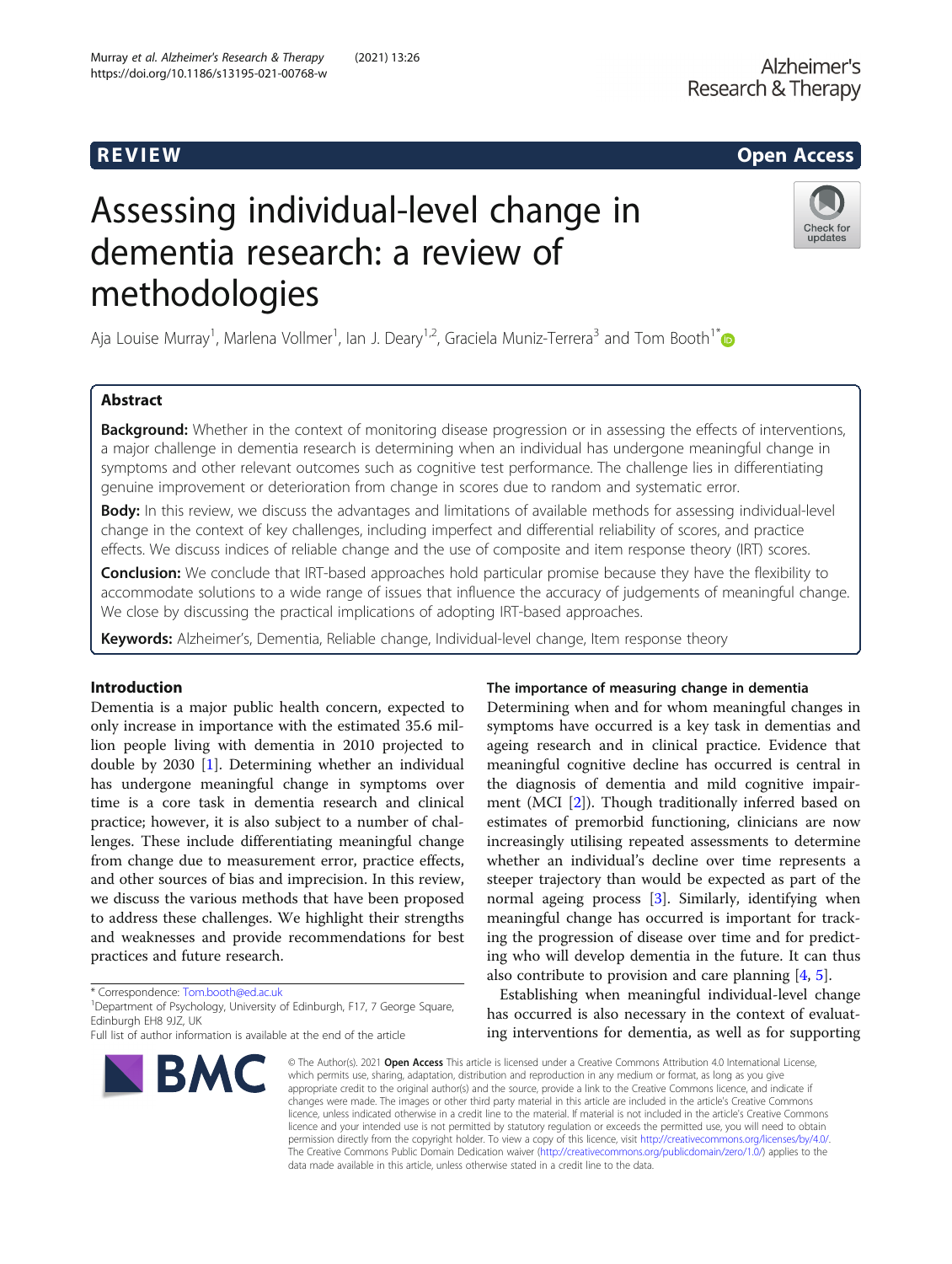healthy ageing more broadly. Recent decades have seen considerable efforts invested in developing and evaluating treatments for dementia and its sequelae [[6,](#page-11-0) [7\]](#page-11-0). Data from randomised controlled trials can be analysed using methodologies such as multi-level models with time-bygroup interaction (control versus treatment, pre- versus post-treatment) parameters or similar methodologies that compare changes in treatment and control conditions (e.g. [[8\]](#page-11-0)). These statistical methodologies provide information on whether, as a whole, treatment groups have shown statistically significant improvements (or attenuated declines) compared with control groups. While this is valuable information regarding the efficacy of a treatment, it does not identify whether, and which, individual trial participants have shown meaningful change. Demonstrating that meaningful change has occurred at the level of individuals has been argued by several authors to be the true measure of an intervention's success because statistically significant effects in group-level statistics do not imply that any one individual has undergone clinically meaningful change [\[9](#page-11-0)]. Further, examining who at the individual-level has undergone clinically significant change provides an entry point for exploring sources of heterogeneity in treatment response. It may be particularly valuable in the context of adaptive trials, which utilise information on an ongoing basis for the purposes of maximising trial efficiency, as well as for early detection and enrolment of participants, including those in the prodromal phase of dementia (e.g. [[10\]](#page-11-0)).

## Challenges in assessing meaningful change Random measurement error

Assessing whether an individual has undergone meaningful change is subject to a number of challenges and necessitates addressing sources of both random and systematic error. All assessments used in dementia are subject to random measurement error with the implication that change in scores can occur merely due to random fluctuations. The poorer the reliability of the test, the larger the fluctuations that could be expected to occur randomly and the less certain a researcher or practitioner can be that an observed change in scores reflects a genuine change in the ability or symptom being measured. Further, the reliability of assessments may depend on factors that vary across individuals, including age, gender, education, ethnicity, and a person's level of the attribute being measured [\[11\]](#page-11-0). For example, previous research has suggested that the Alzheimer's Disease Assessment Scale-Cognitive (ADAS-Cog), a measure widely used in clinical trials, is less reliable in mild and moderate dementia because some respondents answer all questions correctly, creating ceiling effects on some of its components [\[12](#page-11-0)]. When an assessment demonstrates lower reliability at higher/lower levels of functioning, the

magnitude of change required to be confident that the change is meaningful can vary depending on an individual's ability level.

## Practice effects

A further issue in determining meaningful change is measurement reactivity. Measurement reactivity concerns the influence of previous administration of the same test on later measurements [\[13](#page-11-0)]. Practice effects are a particularly problematic form of measurement reactivity, especially in the context of cognitive tests. Practice effects refer to improvements in scores (or attenuated declines) over repeated administration of a test [[14\]](#page-11-0). The need to correct for practice effects would be indicated when repeated administration of a test yields an improvement in scores in a control group. For example [[15\]](#page-11-0), found test score improvements over a one-week test retest period in seven of nine cognitive tests they analysed. Score improvements were greatest for visuo-spatial memory and verbal learning tasks. Practice effects have also been shown to be present in screening tools used as part of clinical trials for Alzheimer's disease [\[16\]](#page-11-0). Failing to correct for practice effects when merited leads to an under-estimation of decline.

Like reliability, practice effects may vary by individual. For example, individuals who are less impaired at baseline may benefit more from practice than those who are more impaired at baseline [\[17](#page-11-0), [18](#page-11-0)], although the importance of differential practice effects is debated [\[15](#page-11-0)].

It is worth highlighting that parallel forms of tests (i.e. measures with different content that yield comparable scores) for repeated assessments have been explored as a possible solution for practice effects (e.g.  $[19]$  $[19]$ ). While they have shown some success, they do not appear to fully eliminate the effects of practice [[16,](#page-11-0) [20\]](#page-11-0). This has been attributed to the fact that exposure to the specific content of a test is only one factor contributing to practice effects; others may include refining test-taking strategy or procedural learning (e.g. [[14\]](#page-11-0)). Further, developing multiple parallel forms for repeated assessments and ensuring their comparability is a major challenge in its own right, significantly increasing test development and validation demands.

## Solutions to the challenges of assessing individual-level change in dementia Reliable change index (RCI)

The main attempts to answer the challenges of determining meaningful individual-level change have used a reliable change framework [\[9\]](#page-11-0). In this framework, a statistically reliable change is considered a prerequisite for meaningful change. Reliable change is determined by establishing a threshold that a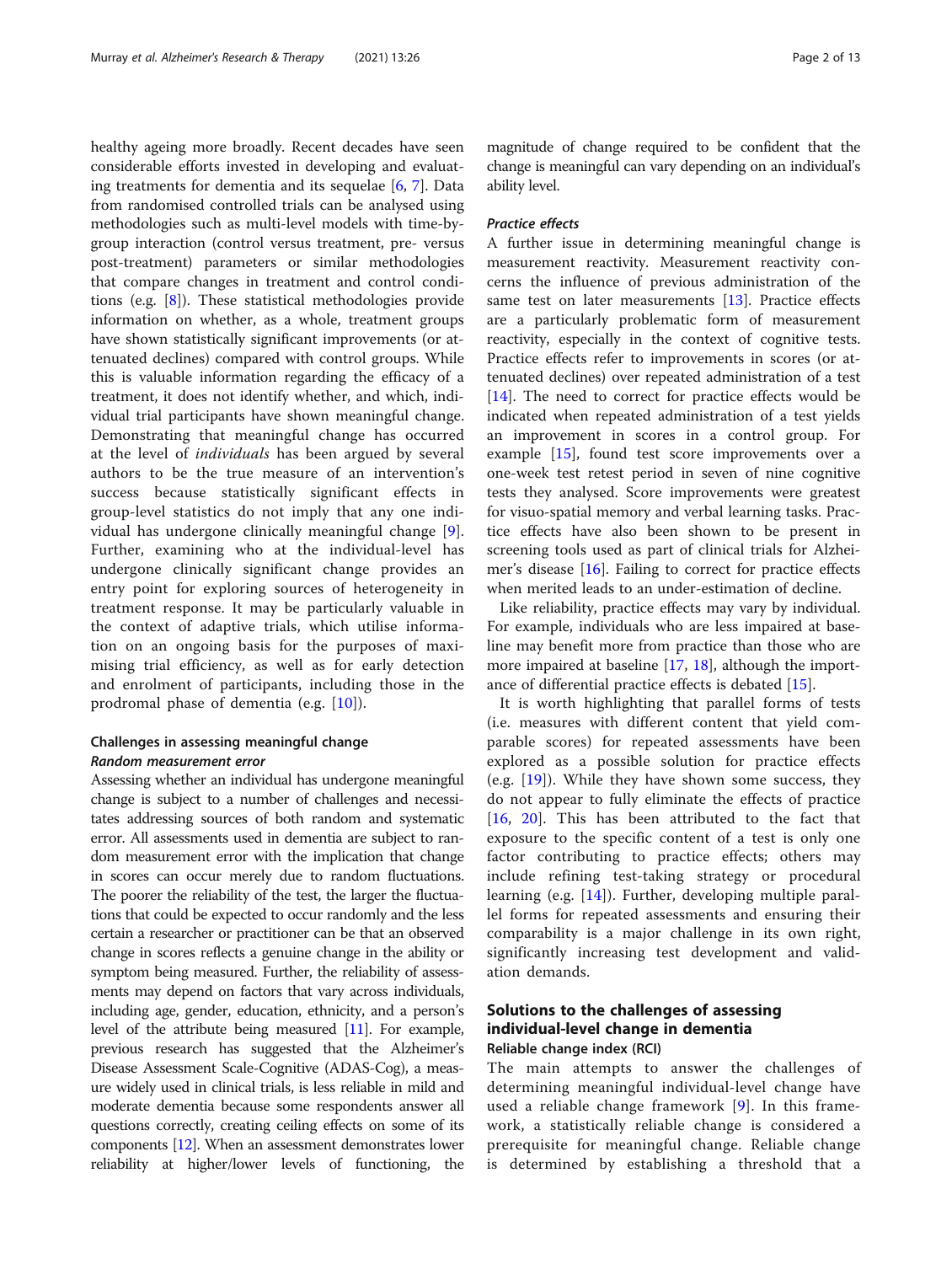<span id="page-2-0"></span>change in scores must exceed in order to be considered reliable. The threshold is selected so that an improvement or deterioration that exceeds it would not be expected due to occur measurement error alone. The necessary threshold to ensure reliable change depends on the level of random error associated with the instrument used, with lower reliability instruments requiring larger changes to indicate statistically reliable changes. Jacobson and Truax [\[9](#page-11-0)] advocated the use of reliable change index (RCI) developed by Jacobson et al. [[21](#page-11-0)] and later modified by Christensen and Mendoza [[22\]](#page-11-0). Here, a reliable change is defined as a change exceeding:

$$
RCI = \frac{x2 - x1}{SE_{(x2 - x1)}}\tag{1}
$$

where  $x1$  denotes a score at time 1,  $x2$  denotes a score at time 2, and  $SE_{(x2-x1)}$  is an estimate of the standard error of the difference score  $x^2 - x^2$ , making RCI a standard score.  $SE_{(x2-x1)}$  is calculated from the standard error of measurement  $(S_E)$ :

$$
SE_{(x2 - x1)} = \sqrt{2(S_E)^2}
$$
 (2)

The  $S_E$  in turn is calculated using an estimate of the reliability  $(r_{xx})$  and standard deviation (SD) of the test scores:

$$
S_E = SD_1 \sqrt{1 - r_{xx}} \tag{3}
$$

Based on this, an RCI is defined for a given instrument as the magnitude of change necessary for a change in scores to be considered reliable (e.g. at  $p < .05$ ). For example, suppose an individual scores 8 at time 1 and 10 at time 2. If a test had a reliability of .90, a population standard deviation of 2 and a reliable change at  $p < .05$  was desired, then the score difference required to conclude that a reliable change has occurred could be computed as follows. Substituting these values into Eqs. 1, 2, and 3:

$$
S_E = 2\sqrt{1 - .90}
$$

$$
S_E = 0.6
$$

Then:

$$
SE_{(x2 - x1)} = \sqrt{2(0.6)^2}
$$
  

$$
SE_{(x2 - x1)} = 0.85
$$

And finally:

$$
RCI = \frac{10-8}{0.85}
$$

 $RCI = 2.35$ 

Our  $p < .05$  implies an RCI (standardised score change) of 1.96, based on a standard normal distribution. Thus, in this instance, our hypothetical respondent has undergone reliable change.

As an alternative, one can use the values calculated above to define a 95% confidence interval against which one can consider the raw differences. In this instance, using a  $p < .05$  alpha level, we would multiply  $\pm 1.96$  $\times SE_{(x2 - x1)}$ . This would result in a 95% CI [-1.66, 1.66], with changes falling outside of this range representing reliable change.

This basic form of RCI is, however, only one of several variants available and one that, of the full range of challenges discussed above, only addresses the issue of measurement error. Further, it assumes that measurement error is uniform across individuals; an assumption we have noted is unlikely to hold in practice.

## RCI variants

Several previous reviews have discussed the various forms of RCI relevant for dementia research [[3,](#page-11-0) [5](#page-11-0), [23](#page-11-0)]. They have in common that (like the RCI in Eq. 1) they are essentially ratios of change scores and their standard error. RCI variants can then be classified according to two major distinctions. The first is whether the numerator is a 'simple-difference' or a 'predicted-difference' score. The second is whether the denominator (the standard error) represents dispersion around the mean of change scores or around a regression line.

#### Simple-difference score RCIs

Equation 1 is a form of simple-difference score. Simple-difference score RCIs use the observed change score in the numerator. They can be corrected for practice effects by calculating the average practice effect (i.e. average change in scores due to test readministration) and subtracting this from an individual's change to yield their practice-corrected change (e.g. [\[24](#page-11-0)]). To obtain the average change score due to test re-administration, the average change should be based on a healthy sample that is not expected to show decline (or improvement for reasons such as some intervention) over the re-test period otherwise the change due to practice alone will not be correctly estimated.

To illustrate, if the average change in scores estimated in a healthy sample on our hypothetical test was  $+2$ points (an improvement of 2 points), then an individual who scored 9 at baseline and 8 at follow-up would have a practice-corrected change of  $(8 - 9) - 2 = -3$ . This would be of greater magnitude than the RCI of |1.66| for our hypothetical test with a reliability of .90 and SD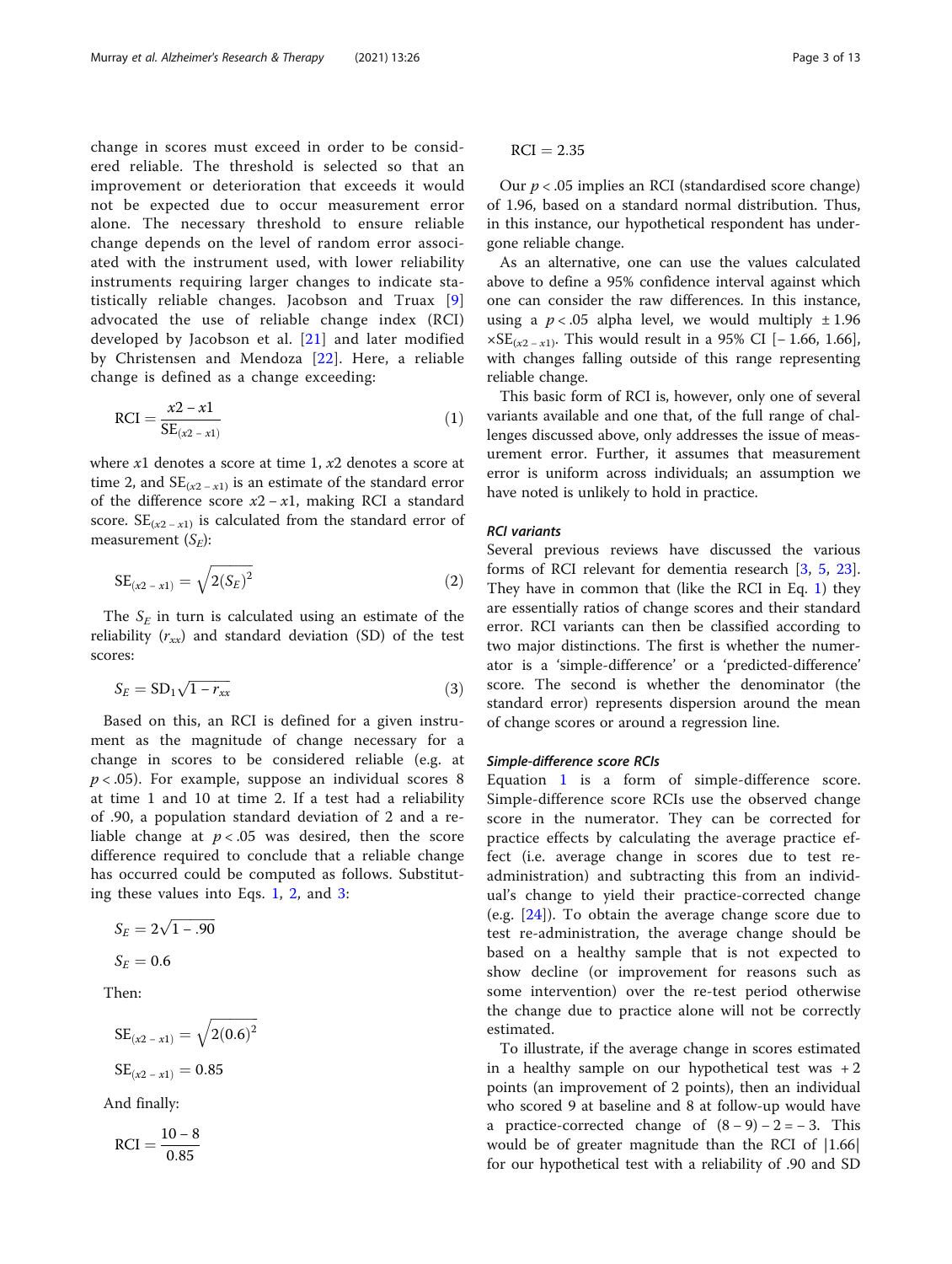of 2 and could thus be considered a reliable decline. Note in this example, the raw change uncorrected for practice effects would be − 1, a difference that would not constitute a reliable change on our hypothetical test. As in this hypothetical example, decisions as to whether to correct or not correct can carry important consequences for whether a given individual's change is considered meaningful or not. Here, we note one simple adjustment for practice effects; however, many other approaches have been suggested in the literature [\[25\]](#page-11-0).

There are variations across methods in terms of how the denominator (the dispersion of difference scores) of simple-difference score RCIs are computed. Where available, the actual standard deviation of the difference scores in normative data can be used; however, in practice such data may not be available for a given test. As such, various methods have been proposed to estimate this quantity. This includes variants using the standard error of measurement at baseline [\[9](#page-11-0)], the standard error of measurement at both baseline and retest [\[26](#page-11-0)], and the standard error of prediction from a regression of retest on baseline scores. In practice, there is often little difference between these choices for the denominator, although using both baseline and retest information provides a better approximation to the variance of difference scores than using baseline information alone [\[3](#page-11-0)].

#### Predicted-difference score RCIs

Simple-difference score RCIs correct only for unreliability and practice effects and assume both are uniform across scores. Predicted-difference score RCIs address additional challenges. Predicted-difference score RCIs use a regression prediction equation from a reference sample to compute the change score (numerator) of the RCI [[27](#page-11-0)–[29](#page-11-0)]. Here, the change score is the difference between the observed score at time 2 and the predicted score for time 2 estimated from the time 1 score using a regression model. This method has three principal advantages over simple-difference score methods. First, regression to the mean is accounted for by the use of predicted scores from a regression. Second, the model can be specified such that practice effects can depend on time 1 scores (rather than being assumed uniform across all individuals). Third, additional predictors and their interactions can be included in the regression model in order that the effects of variables such as age, gender, education, ethnicity, and test-retest interval can also be taken into account. Usually, the denominator of a prediction-difference score RCI will be the standard error of the estimate from the regression.

#### Use of RCI in dementias and ageing research

The RCI variants discussed above have been used in dementias and ageing research for some time and it is now

relatively common to compute RCIs for measures used in assessing change in symptoms or broader aspects of functioning in mild cognitive impairment (MCI) and dementia. RCIs have, for example, been computed and utilised for the Mini-Mental State Examination (MMSE [[30,](#page-12-0) [31](#page-12-0)] and modified MMSE (3MS [\[31](#page-12-0)]), the Dementia Rating Scale [\[32](#page-12-0)], Consortium to Establish a Registry for Alzheimer's Disease-Neuropsychological (CERAD-NP) battery [\[33](#page-12-0)], the Rey Auditory Verbal Learning Test (Rey AVLT [[34\]](#page-12-0)), the Repeatable Battery for the Assessment of Neuropsychological Status (RBANS [\[35](#page-12-0)]), and several other batteries and specific assessments (see [[33](#page-12-0)] for a review). RCIs are thus becoming a standard part of the reported psychometric properties of instruments and dementia research.

## Item response theory approaches to reliable change

## Overview of IRT

While the RCIs described above have represented a significant advance in establishing reliable change, they remain subject to some important limitations. First, these RCIs were developed and have been most commonly used with 'observed' scores, i.e. (typically unweighted) composites (averages or sums) of the set of items in a particular assessment instrument, in the numerator. When unweighted sum scores are used, they fail to fully exploit the information available from the items in assessments. In particular, they fail to take into account the fact that not all items in an assessment are equally strongly related to the attribute that they are seeking to measure and, similarly, that they are not all equally likely to be endorsed (in symptom inventories) or answered correctly (in cognitive tests). As a result, estimates of symptoms and cognitive performance tend not to be as accurate as they could be if information regarding these item properties were taken into account. It leads to situations where, for example, two individuals differing in symptom severity could be assigned the same overall score if they endorsed the same number of symptoms, even if the symptoms endorsed by one individual tended to be more impairing or indicative of a later disease stage than the other. Similarly, the use of unweighted composite scores assumes that the measurement properties of the scores are identical across time ('longitudinal invariance'; e.g. see  $[36]$  $[36]$ ), where, in fact, they may change as a result of developmental processes such as ageing or previous test administration (e.g. [\[37](#page-12-0)]).

A second major shortcoming of the traditional RCIs reviewed above is that the measurement errors of the scores used in the denominator are estimated assuming that scores are equally reliable irrespective of a person's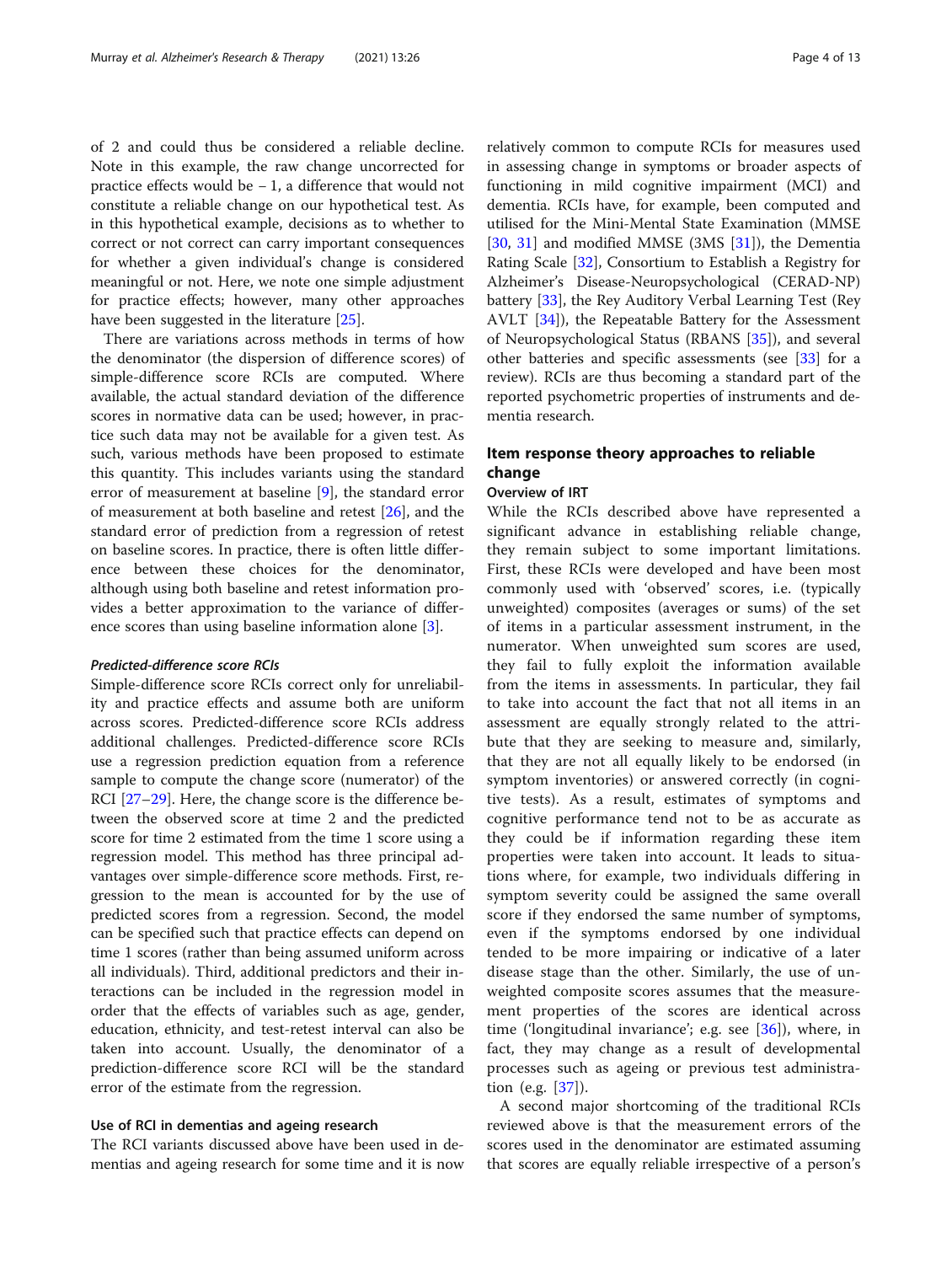level on the attribute measured by the assessment. This is important because assessments cannot be expected to be equally reliable across the full range of attribute levels that they measure, owing to the fact that the items within assessments will have a peak range of attribute levels at which they can discriminate. Assessments designed for screening or diagnostic purposes are likely, for example, to have a peak reliability around diagnostic cut-off points [[38](#page-12-0)]. Thus, the score estimate for individuals scoring far away from this cut-point would be estimated with less precision than those scoring just above or below this cut-point. Where score reliability differs depending on symptom severity (e.g. [[12\]](#page-11-0)), traditional RCIs will not provide the individual-level calibration of change thresholds required to accurately capture reliable change.

The above issues are in principle addressed by using an IRT approach to reliable change [\[11](#page-11-0), [39](#page-12-0)]. IRT models (see [\[40](#page-12-0)] for an introduction) are latent variable models that link observed item responses to latent unobserved attributes (e.g. cognitive ability, depression, quality of life). IRT models come in various forms but a commonly used form is the 2 parameter logistic (2PL) model for items with a binary response format. The 2PL links the probability of

endorsing an item/answering it correctly to underlying attribute levels using a logistic model:

$$
P(Y=1|\theta) = \frac{\exp[\alpha(\theta-\beta)]}{1+\exp[\alpha(\theta-\beta)]}
$$
(4)

 $P(Y = 1 | \theta)$  is the probability of endorsing an item given a person's latent attribute level,  $\theta$ . In addition, exp.(.) refers to the exponential function,  $\alpha$  is an item discrimination parameter, and  $\beta$  is an item location (also referred to as difficulty) parameter.

Item discrimination captures the strength of relation between an item and an underlying attribute measured by a test. For items with high discrimination, item scores rise more sharply with increases in attribute levels than items with low discrimination. Higher discrimination items are thus more informative about attribute levels. Item location captures the position on the latent attribute scale that a majority of individuals endorse or correctly answer the item.

These two item properties can be illuminated by examining item characteristic curves (ICC) from the 2PL. When plotted, the ICCs show the probability of endorsing an item at different attribute levels. Figure 1 shows the

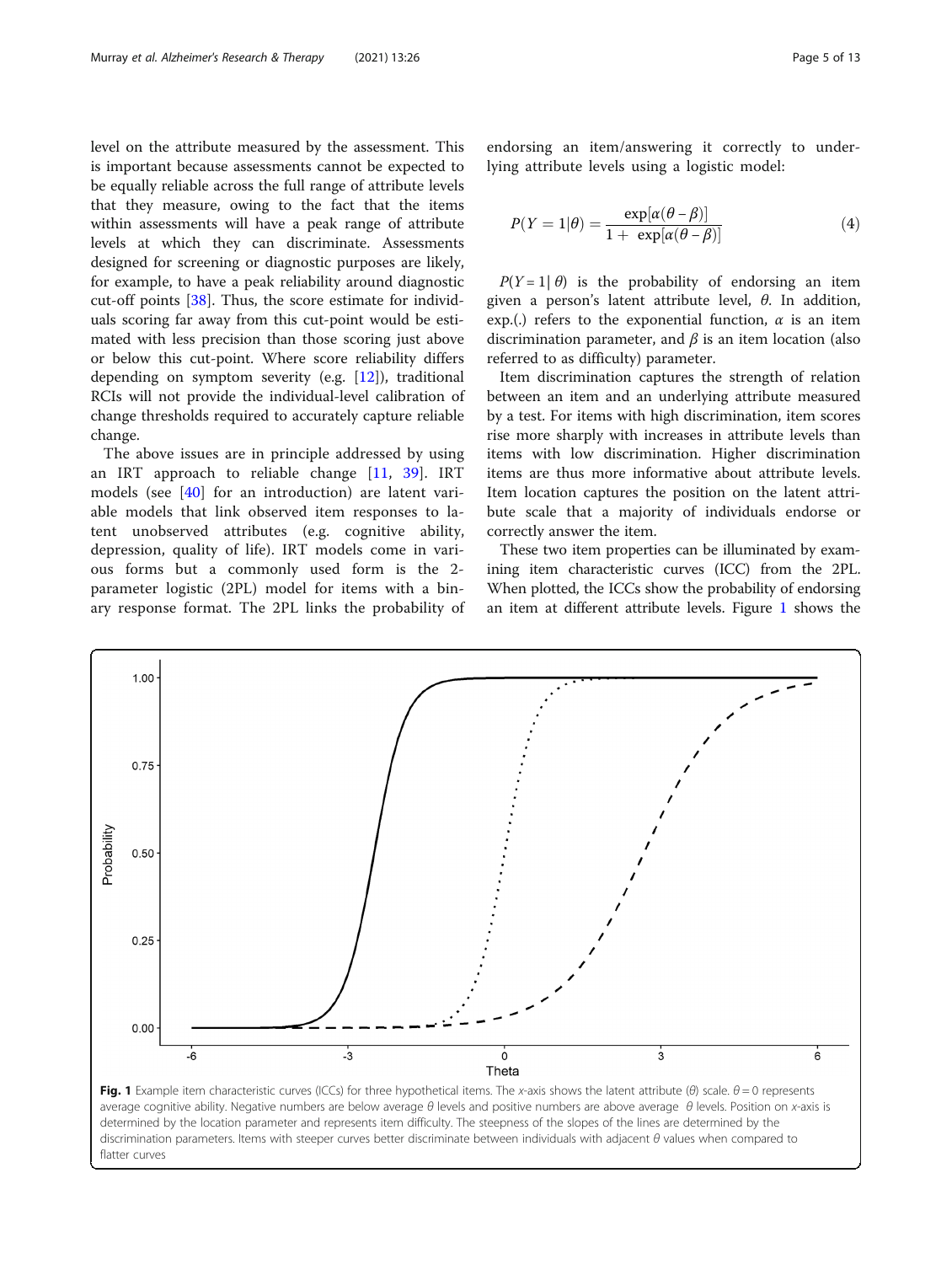ICCs for three items differing in their discrimination and location parameters.

The x-axis shows the latent attribute scale  $\theta$  scale. It is simplest to think of these as items of a cognitive test. Zero on the  $\theta$  scale represents average cognitive ability. Negative numbers are below average  $\theta$  levels and positive numbers are above average  $\theta$  levels. The position of the curves on the  $x$ -axis is determined by the location parameter. Here, the item shown with the solid line would be the easiest item—that is, individuals with lower levels of  $\theta$  have a greater than chance (y-axis probabil $ity = 0.5$ ) of getting the question correct. As we move to the right, items become harder. As such, the dashed line represents an item with the highest location (difficulty) parameter. The steepness of the lines is determined by the discrimination parameters. Here, items depicted with the solid and dotted lines have the same discrimination, but different location parameters. These items have a steeper curve, indicating that they discriminate better between individuals with similar  $\theta$  values when compared to the third item (dashed line), which has a shallower curve.

Item characteristic curves can be summed to obtain test characteristic curves. Test characteristic curves show the relationship between the underlying attribute levels and the expected total scores on a given test and thus are useful for placing underlying levels of an attribute on the scale of the original assessment.

When extending the 2PL model to longitudinal data across two time points, it is possible to use IRT models to examine intra-individual change, analogous to approaches that have been suggested using CTT scores [[41\]](#page-12-0). A first important step is to evaluate longitudinal measurement invariance. Tests of measurement invariance assess whether the measurement properties of a test are the same across time. In the context of the 2PL, these properties are the item difficulty and discrimination parameters. If measurement invariance can be established, then it can be assumed that the latent construct is equivalent at both points in time. If invariance does not hold, it is not clear that the test measures the construct in the same way at both time points. This is an important concept when studying change. If it is not clear that measurement is equivalent over time, then it is impossible to establish if any observed difference in scores reflects genuine change rather than changes in measurement. It is important to note that whenever a test of change is conducted on a simple (or weighted) sum score, measurement invariance is assumed, but not tested.

In fact, there are reasons to believe that measurement invariance over time is likely to be violated. Violations of longitudinal invariance are reasonably common in other domains (e.g. mental health) due to developmental

changes in social contexts and brain development [[37](#page-12-0)] and it is quite conceivable that this would also be true in ageing. For example, minor memory problems could become more noticeable to older adults if they become more attuned to signs of cognitive decline compared to their younger self, leading to differences in reporting of symptoms even in the absence of true change. Further, in the context of cognitive tests, the same problems can sometimes be solved via different strategies and older adults may shift strategies to compensate for declines in particular domains. If different abilities are drawn on to different extents to solve cognitive tests, this could also lead to violations of invariance.

Longitudinal invariance can be evaluated by comparing a set of nested models, where constraints to item location and discrimination parameters are added in sequence. In these models, correlated residuals or specific factors should be included to account for the fact that repeated measures of items will correlate with one another over and above their correlation due to their common relation with the underlying attribute being measured. In order to assess whether invariance holds, model fit comparisons are made between models with and without equivalence constraints. If model fit decreases significantly with the addition of invariance constraints, it would be concluded that invariance does not hold [[42\]](#page-12-0).

It is not necessary for all items to have invariant discrimination and location parameters across time provided that a subset of items (at least two but ideally more) are invariant and that the lack of invariance is modelled [[43,](#page-12-0) [44](#page-12-0)]. In fact, from this point of view, baseline and retest scores need not be based on the exactly same set of items as long as a small core of items can be used to provide an 'anchor' that links items on to the same scale. Thus, IRT provides a framework for testing longitudinal invariance and accommodating violations of this assumption.

## IRT-based RCIs

Individual-level scores can be obtained from IRT models by treating the parameters of the model (the discrimination, difficulty, and trait correlations) as fixed and estimating scores based on these in a manner conceptually similar to deriving predicted scores from a regression model. There are several ways to estimate individuallevel scores from an IRT model (see [\[45\]](#page-12-0) for a discussion). First, they can be obtained using maximum likelihood estimation, which involves an iterative search for the set of  $\theta$  scores that maximises the likelihood function (the product of the probabilities of all item responses). An issue with this method is that latent trait scores are not defined for some patterns of scores, for example, when an individual correctly answers all test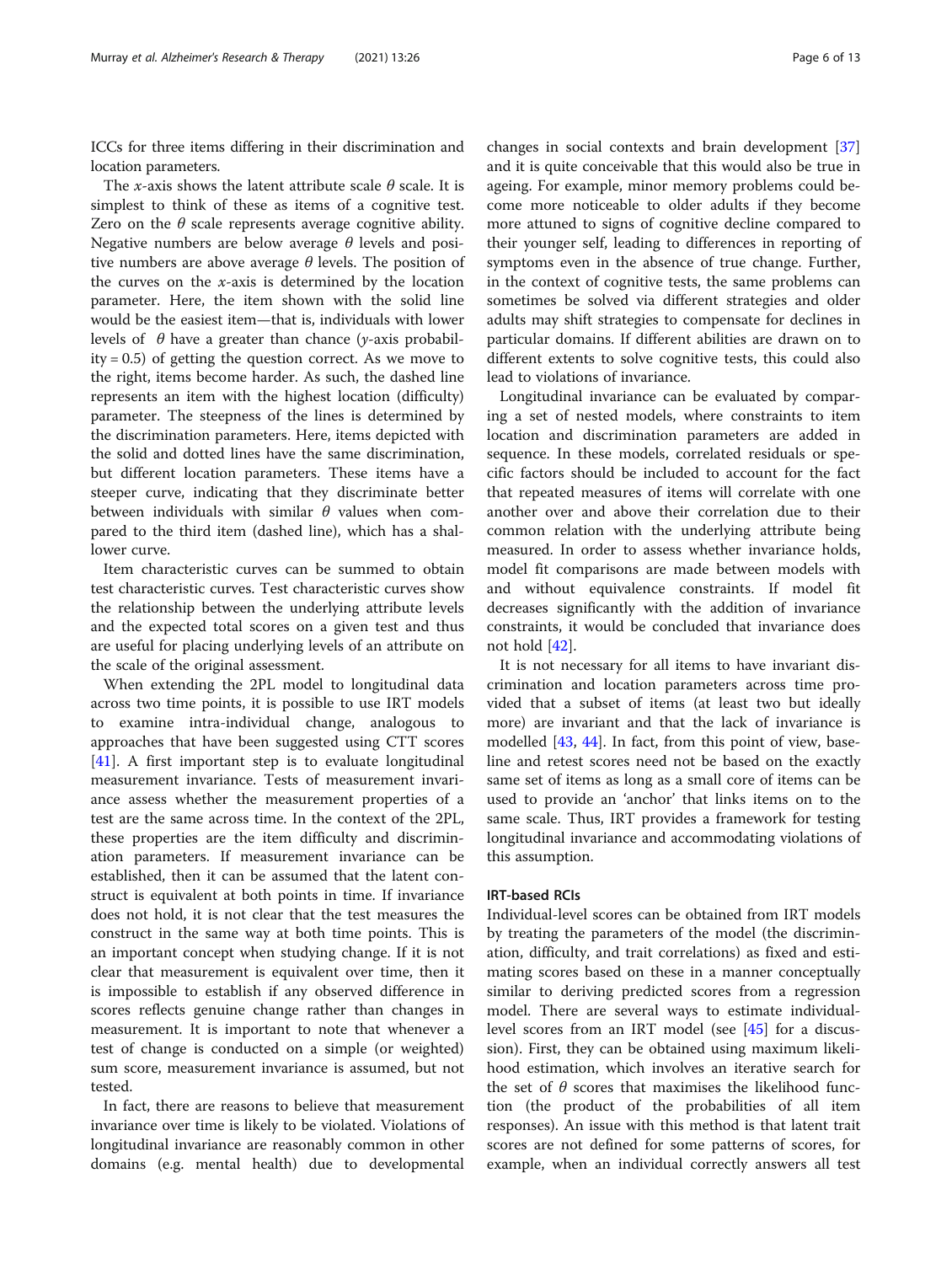items. Practically, such a scenario would be common when cognitive healthy individuals complete assessments such as the MMSE.

An alternative approach that resolves this issue is Bayesian estimation, where Bayesian prior information about the latent trait distribution in the population is incorporated into the estimation and a posterior distribution is formed as the product of this prior distribution and the likelihood function. The multivariate standard normal distribution is often used as the prior distribution. Methods for computing scores within this Bayesian approach include expected a posteriori (EAP) and maximum a posteriori (MAP). In these approaches, individual scores are the mean (EAP) and mode (MAP) of the posterior distribution [\[45\]](#page-12-0).

The appropriate method of computing standard errors of measurements for individual-level scores depends on the method chosen for estimating the scores. For EAP, the standard deviation of the posterior distribution is used. For ML and MAP, they are computed as the inverse of the 'information' for the attribute level. Information is an IRT equivalent of reliability/precision. A distinctive and crucial feature of information and thus standard errors from an IRT perspective is that it can vary with attribute level, thus allowing for the standard error of measurement to be calibrated to an individual's specific level.

From the IRT score estimates and their standard errors computed as described above, an IRT-based RCI can be formed. For example, Jabrayilov et al. (2016) suggests the following RCI:

$$
RCI = \frac{\hat{\theta}_2 - \hat{\theta}_1}{\sqrt{SE\left(\hat{\theta}_1\right)^2 + SE\left(\hat{\theta}_2\right)^2}}
$$
(5)

where  $\hat{\theta}_1$  and  $\hat{\theta}_2$  represent estimates of latent scores at baseline and retest respectively and  $SE(\hat{\theta}_1)$  and  $SE(\hat{\theta}_2)$ are the associated standard errors of the scores. Reise and Haviland [[39\]](#page-12-0) suggested a similar method whereby the 95% confidence intervals around baseline scores are calculated and a reliable change defined as occurring when the follow-up score falls outside this interval.

#### Practice effects within an IRT framework

Practice effects in an IRT framework will manifest as violations of measurement invariance in the location parameters over time where items become easier to answer correctly on a second administration. Two primary solutions have been proposed [\[43](#page-12-0)]. First, if there is a subset of items that are resistant to practice effects over time and thus demonstrate longitudinal invariance, these items can have their parameters fixed equal over time. The remaining item parameters can vary over time to capture the effects of practice. Second, different sets of anchor items could be administered over time but their parameters fixed to known values estimated from previous studies. An appropriate reference sample can be used to estimate the item parameters. If neither approach is feasible, we suggest applying a correction directly to the attribute scores where some previous information is available on practice effects. Known practice effects on the raw scale score can be converted to the IRT score scale through the test characteristic curve. The test characteristic curve is the sum of item characteristic curves and links latent attribute levels to total scores on the test.

## A comparison of approaches to RCI calculation

In order to demonstrate the use of different forms of RCI for individual change, and the differences in substantive conclusions that may follow, here, we will provide a practical example.

#### Lothian Birth Cohort 1936

Data are taken from the Lothian Birth Cohort Study 1936 (LBC1936). The LBC1936 is a longitudinal cohort study of healthy ageing, with a focus on cognitive function. Full details of the LBC1936 have been previously published [[46,](#page-12-0) [47\]](#page-12-0). In brief, the study comprises, mostly, surviving members of the Scottish Mental Survey 1947, in which almost all 1936-born school children in Scottish schools took The Moray House Test No. 12 test of general intelligence test on June 4, 1947 ( $N = 70,805$ ). Surviving members of the survey, who lived in Edinburgh (Scotland) or the surrounding area, were invited to take part in the LBC1936 study. The initial wave of testing took place in 2004–2007 with 1091 participants recruited (mean age 69.5 years,  $SD = 0.8$  years) [\[46\]](#page-12-0). Participants with neurodegenerative disease at wave 1 were excluded. On entry to the study, participants were free of cognitive impairment. The normative nature of the sample makes it a good basis for estimating the IRT parameters for estimating reliable change in the NART because the sample can be assumed to be having a distribution of scores that approximately reflects that in the underlying same-aged population. However, very cognitively impaired older adults are likely to under-represented in the sample and an optimal calibration sample would include better representation of clinically impaired individuals.

For the current analysis, we make use of complete cases ( $n = 535$ ) from waves three (mean age = 76.2 years,  $SD = 0.7$  years) and four (mean age = 79.3 years,  $SD = 0.6$ years) where item level responses to the National Adult Reading Test were available. In this example, we are thus considering reliable change across 3 years.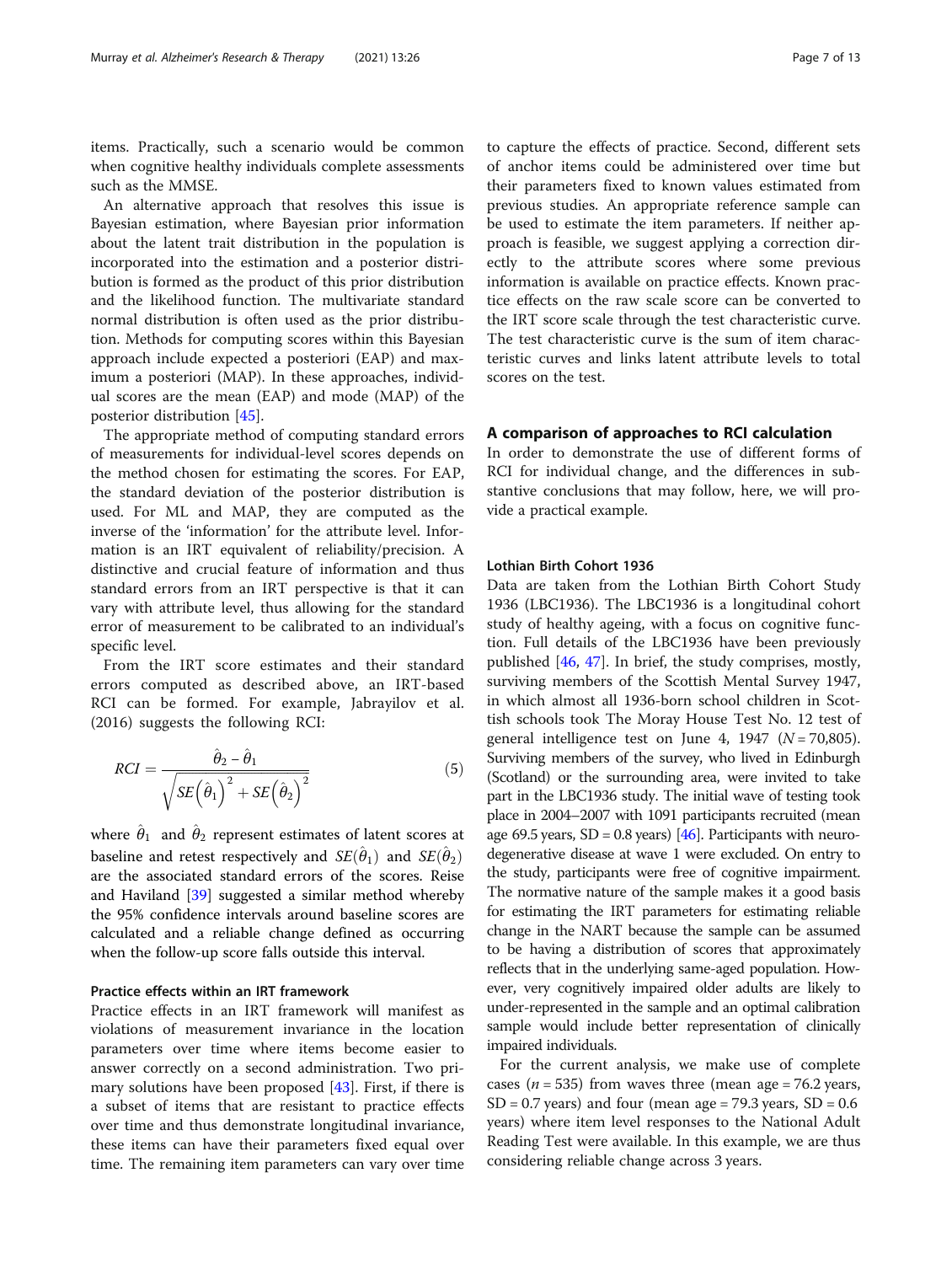## National Adult Reading Tests

The specific data used for this example are the item responses to the National Adult Reading Test (NART [[48\]](#page-12-0)). The NART is a commonly used test to estimate pre-morbid intelligence in studies of ageing. Respondents are given a list of 50 irregular words and are asked to read them aloud. Words are presented in order of difficulty. For each item, respondents score 1 if the pronunciation is correct and 0 if it is incorrect. Thus, the item level data comprises 50 binary right/wrong answers at each wave.

## Analyses

RCIs were computed using three different methods.

1. A classical test theory RCI following Eq. ([1\)](#page-2-0). NART scores for waves 3 and 4 were simple sum scores of correct responses. The standard error was computed following Eq. ([2\)](#page-2-0) using the Cronbach's alpha reliability of wave 3 NART as the estimate of  $r_{xx}$ . Practice effects were accounted for via subtracting the mean difference score between waves from the raw difference score. A 95% confidence interval was constructed. Wave 4 scores falling outside of this interval were deemed to have undergone reliable change.

Two IRT RCIs were calculated based on a 2PL IRT model with the individual-level scores estimated using the MAP method. Scores were estimated from a longitudinal invariance model in order to address equivalence of measurement and account for practice effects via releasing parameter constraints where necessary.

- 2. For the first, we followed Eq. [\(5](#page-2-0)) above.
- 3. For the second, a 95% confidence interval was created based on the standard errors from wave 3, as has previously been used by [[39](#page-12-0)]. Wave 4 scores outside this interval were concluded to have undergone reliable change.

In each case, we considered the number of points that would be deemed to have undergone reliable change, and also the overall agreement between the three methods. All models were estimated in R 3.6.1. The following packages were used: tidyverse(), mirt(), psych(), cowplot(), and patchwork() [\[49](#page-12-0)–[53\]](#page-12-0).

## Results

The proportion of correct responses for the 50 NART items at waves 3 and 4 are shown in Fig. 2.

As can be seen from comparison of panels A and B in Fig. 2, on average, there is very little change in the proportion of correct responses to each item across waves.

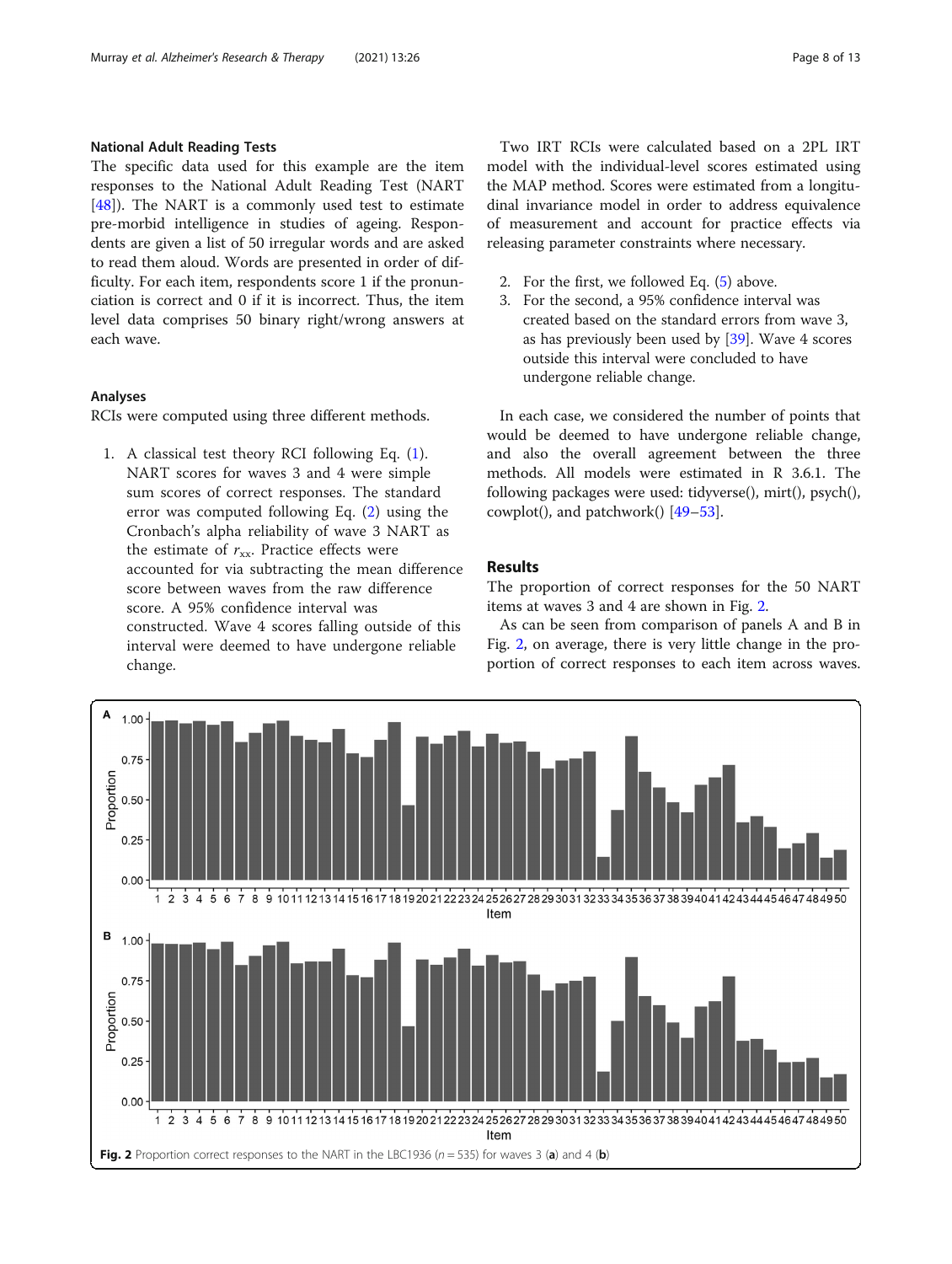

The largest difference is a 6% increase in correct answers for item 34 between waves 3 and 4.

Figure 3 shows the results of the three RCI analyses. In each plot, wave 3 scores are plotted on the *x*-axis, wave 4 scores on the *y*-axis, the diagonal line represents no change, and the shaded area shows the 95% confidence interval. Points that fall within the confidence limits are dots, points which fall outside the limits, and thus would be concluded to have undergone reliable change, are represented by squares (reliable decrease in scores) or triangles (reliable increase in scores). Tables 1, [2,](#page-9-0) and [3](#page-9-0) show the crosstabulation of the classification of cases depicted in Fig. 3.

Across methods, reliable change based on the classical test theory approach classified the most participants as having undergone no reliable change. Both IRT

methodologies classified more participants with reliable decreases in NART scores than the CTT approach, with method [[2](#page-11-0)] being the most sensitive to the identification of reliable decreases. However, the IRT methods also classify cases as showing no change, for which the CTT method indicated either a reliable increase or decrease in scores (see first column in Tables 1 and [2\)](#page-9-0). This pattern also extends to the comparison of differing IRT methods Table [3.](#page-9-0)

## **Discussion**

In the previous sections, we outlined various approaches that have been applied to the assessment of individuallevel change in the context of challenges such as measurement error and practice effects. We noted that while traditional RCI approaches have been developed to take account of such issues, they (erroneously) assume that

**Table 1** Cross-tabulation of CTT RCI versus IRT method 1

|         |                   | IRT method 1 |                   |                   |     |
|---------|-------------------|--------------|-------------------|-------------------|-----|
|         |                   | No change    | Reliable increase | Reliable decrease |     |
| CTT RCI | No change         | 462          | 8                 | 42                | 512 |
|         | Reliable increase | 6            | 10                |                   | 17  |
|         | Reliable decrease |              |                   |                   |     |
|         |                   | 469          | 18                | 48                | 535 |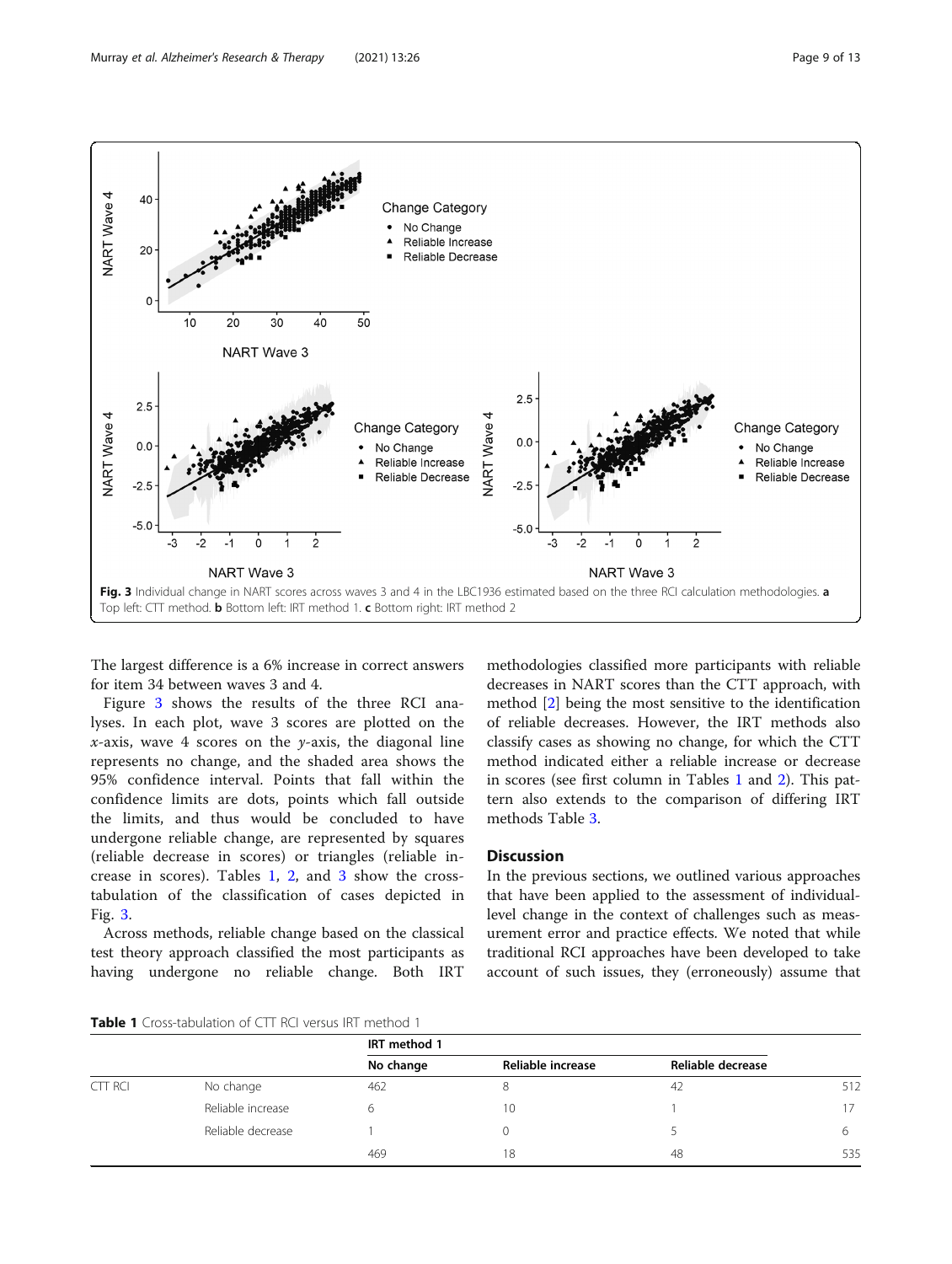|         |                   | IRT method 2 |                   |                   |     |
|---------|-------------------|--------------|-------------------|-------------------|-----|
|         |                   | No change    | Reliable increase | Reliable decrease |     |
| CTT RCI | No change         | 482          |                   |                   | 512 |
|         | Reliable increase |              | 6                 |                   | 17  |
|         | Reliable decrease |              |                   |                   |     |
|         |                   | 496          | q                 | 30                | 535 |

#### <span id="page-9-0"></span>Table 2 Cross-tabulation of CTT RCI versus IRT method 2

measurement error is equal across levels of the latent attribute and fail to fully exploit the information available from item scores. IRT scores can in principle handle all of these challenges.

The results of the empirical example presented here demonstrate that the substantive conclusions about the nature (improvement or decline), extent (magnitude), and identification of individuals who undergo reliable change varies as a function of the methodological approach taken. In the current examples, a greater number of individuals are identified as having undergone reliable change as opposed to no change, as estimated by the IRT approaches, primarily because across the range of measurement where information (reliability) is highest, the standard error of measurement decreases such that smaller magnitudes of difference indicate reliable change. Conversely, and equally important, the IRT methodologies classified some cases as having undergone no reliable change, where CTT methods indicated either a reliable increase or decrease. These observations highlight that assuming that the reliability of a test is equal across all levels of the attribute can have important implications for identifying individuals has having undergone reliable change.

In addition to allowing measurement error to vary with attribute level, other potential advantages of IRT in the context of assessing individual-level change in dementias and ageing. IRT facilitates computerised adaptive testing (CAT [\[54\]](#page-12-0)). In CAT, each individual is administered a personalised set of items that is best calibrated to their attribute level and only until a certain precision is reached. Thus, a low functioning individual would receive easier items than a high functioning individual and each would only receive as many items as necessary to estimate their score with a pre-specified level of precision. This also means that the same participant/ patient could receive items with a level of difficulty matched to their level as their disease progresses. Overall, fewer items need to be administered and participant/ patient burden is minimised. Similarly, IRT facilitates linkage across datasets because provided there are a small set of anchoring items, scores from different studies can be put on a common metric [\[55\]](#page-12-0). This, in turn, facilitates substantially increased pooled sample sizes. Finally, IRT models can be fit for tests that measure multiple attributes. Here, measurement models such as oblique, higher-order, or bifactor models could be used to account for the structure of the test, including the correlations among the different dimensions measured by the test [[56](#page-12-0)].

However, IRT models also have some disadvantages in the context of assessing individual-level change. Perhaps the main disadvantage is that IRT models are more technically and computationally demanding. While the IRTbased methods discussed above can be implemented in software such as Mplus [\[57](#page-12-0)] or in the mirt package in R statistical software [[49\]](#page-12-0), their feasibility in clinical practice may be limited. While in principle, user-friendly computerised systems could be developed, analogous to those used in traditional RCIs (e.g. [[28\]](#page-11-0), these currently do not exist. A second disadvantage is that simulation work suggests that IRT models appear only to have considerable advantages over observed scores when assessments contain a sufficiently large number of items. Jabrayilov et al. [[11\]](#page-11-0) conducted a simulation study comparing IRT and observed scores and found that IRT had no advantage in terms of detecting reliable change when the number of items was less than 20. Though the empirical example presented here concerned a test with 50 items, it is not uncommon for subscales or screening

Table 3 Cross-tabulation of IRT RCI 1 versus IRT RCI 2

|              |                   | IRT method 2 |                   |                   |     |
|--------------|-------------------|--------------|-------------------|-------------------|-----|
|              |                   | No change    | Reliable increase | Reliable decrease |     |
| IRT method 1 | No change         | 469          |                   |                   | 469 |
|              | Reliable increase |              |                   |                   | 18  |
|              | Reliable decrease | 18           |                   | 30                | 48  |
|              |                   | 496          |                   | 30                | 535 |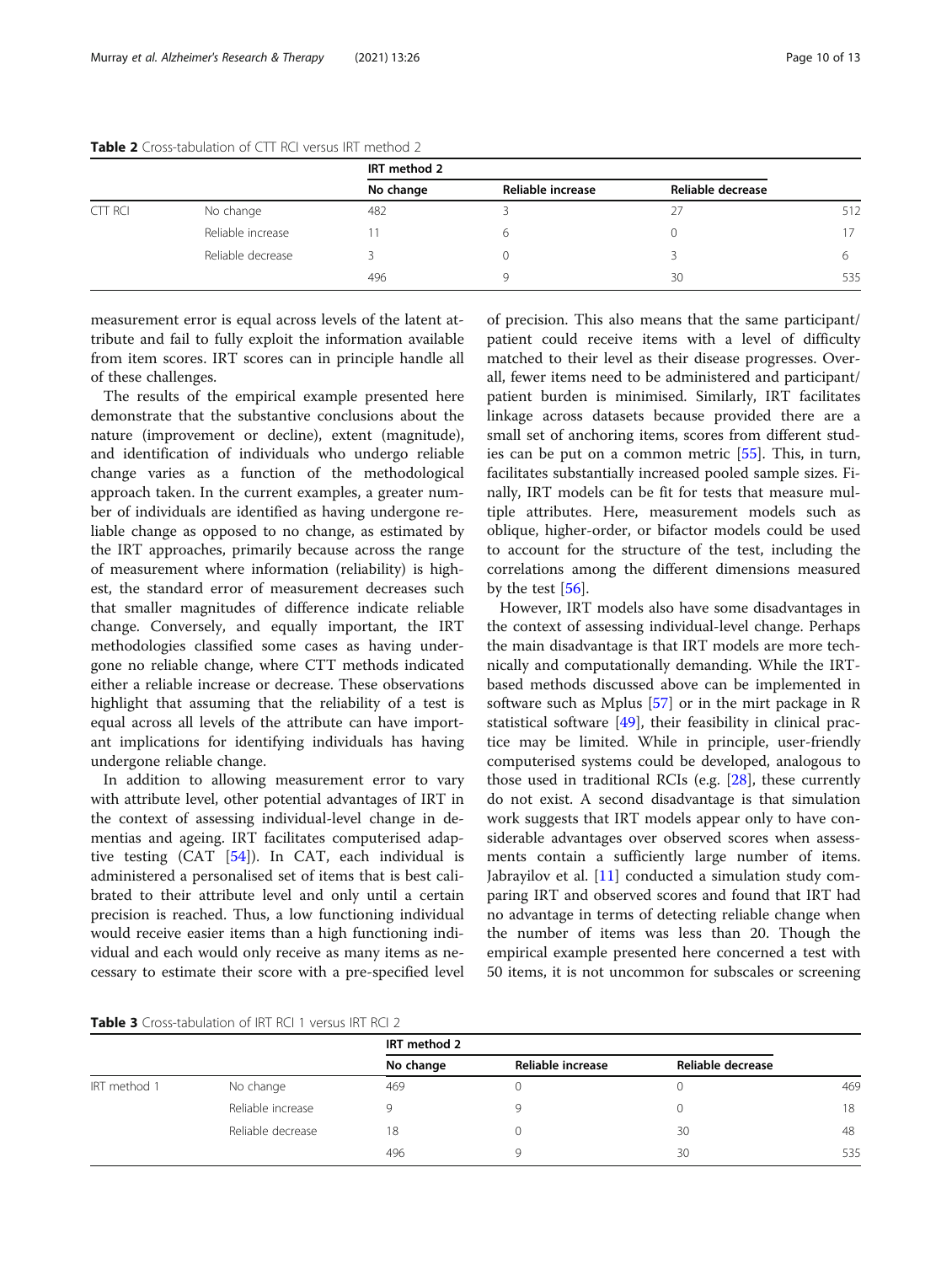tools used in dementia to have smaller numbers of items than 20.

A further challenge for IRT approaches to individual change is the requirement that responses to individual items are available for analysis. Though electronic records of item level responses are becoming more common, it is still not always the case that such data is automatically available. In many instances, tests are still administered in paper and pencil formats by practitioners, and only total scores recorded electronically. It is not possible to utilise IRT approaches with summary data.

IRT-based RCIs also share some of the limitations of traditional RCIs. First, due to the fact that assessments used in dementia and ageing research are always subject to a degree of measurement error, a failure to identify reliable change does not imply that a change has not occurred; only that it was too small given the measurement precision of the instrument to be detected. Similarly, a reliable change does not necessarily mean that a clinically meaningful change has occurred. Clinically meaningful change must be defined according to additional standards, for example, crossing a clinical threshold or involving clinical judgement (e.g. [[9](#page-11-0)]). Finally, practice effects are only one source of systematic error; there are likely to be other factors that systematically affect scores and their expected trajectory, including age, gender, ethnicity, and education, as well as, anxiety, mood, motivation, and effort at baseline and retest (e.g. [[58](#page-12-0)–[60\]](#page-12-0)). If these factors are not taken into account, meaningful changes may be masked or true changes overstated. While it is possible to construct regression models or multi-group models that take into account these factors (e.g. IRT parameters could be allowed to vary by gender, age or education), it is difficult to measure and account for all sources of systematic variance in scores.

Another challenge in determining individual-level change is regression to the mean. Regression to the mean (e.g. [\[61\]](#page-12-0)) concerns the distribution of a set of scores around the sample mean when data is considered across time. At any given measurement point, observed test scores will partly reflect a participant's level of an attribute and partly reflect a random deviation from that score ('random error'). At a single measurement point, random error can result in extreme scores that deviate substantially from an individual's true level. However, assuming that errors are normally distributed, on second measurement, these scores are likely to be less extreme.

As retest scores will tend to gravitate towards mean scores, for those with extreme scores at baseline, regression to the mean can mask or mimic true changes over time. This means that the magnitude of change required to be confident that the change is meaningful depends on the individual (and their baseline score). Low test reliability results in greater random error and thus also greater proneness to the obscuring effects of regression to the mean. However, there remains a lack of consensus about whether and how to correct for regression to the mean in analyses of change.

Despite these limitations, balanced against their advantages, IRT-based RCIs seem to hold considerable potential for providing better estimates of reliable change in the context of research studies such as clinical trials. We identified no studies that have used IRT-based RCIs in dementia research; however, IRT methods are becoming more common in the field [[55,](#page-12-0) [62\]](#page-12-0). Important future directions include further empirical evaluation and comparison of traditional versus IRT-based RCIs in both simulation studies and real data examples, the development of IRT-RCI calculators analogous to those in existence for traditional RCIs (e.g. [\[28](#page-11-0)]), the further development of IRT test banks to facilitate CAT testing, and the development of reference samples to provide the 'known' IRT parameters that can be used in methods of accounting for practice effects [[43\]](#page-12-0). Finally, while the current article has focused on reliable change over two time points, the methods discussed can be extended to further time-points to compute individual-level linear and non-linear 'slopes' over time by combining IRT measurement models with growth curve models (e.g. [[43\]](#page-12-0)). Like the two-time point measures discussed here, they will require further evaluation in the context of dementia research but are likely to be useful in the increasing number of observational ageing studies with multiple ways of follow-up data.

It is also important to acknowledge that all the methods discussed typically rely on data from various cognitive assessments and psychometric tools. As such, it is important that the field continue to actively evaluate the overall quality of the measures available. From the perspective of IRT, this could include, for example, reliable range of measurement or the equivalence of scores across groups and delivery formats. Improving the quality of the measures that give rise to the scores used to evaluate change will further improve our ability to identify and characterise change in cognitive functioning.

## Conclusions

Considerable progress has been made in the development and implementation of methodologies to assess when individuals have undergone meaningful change. IRT-based RCIs hold significant promise in addressing some of the outstanding shortcomings of traditional methods, especially the dependence of measurement error on attribute level. Further empirical studies should consider adopting IRT-based RCIs as an alternative to or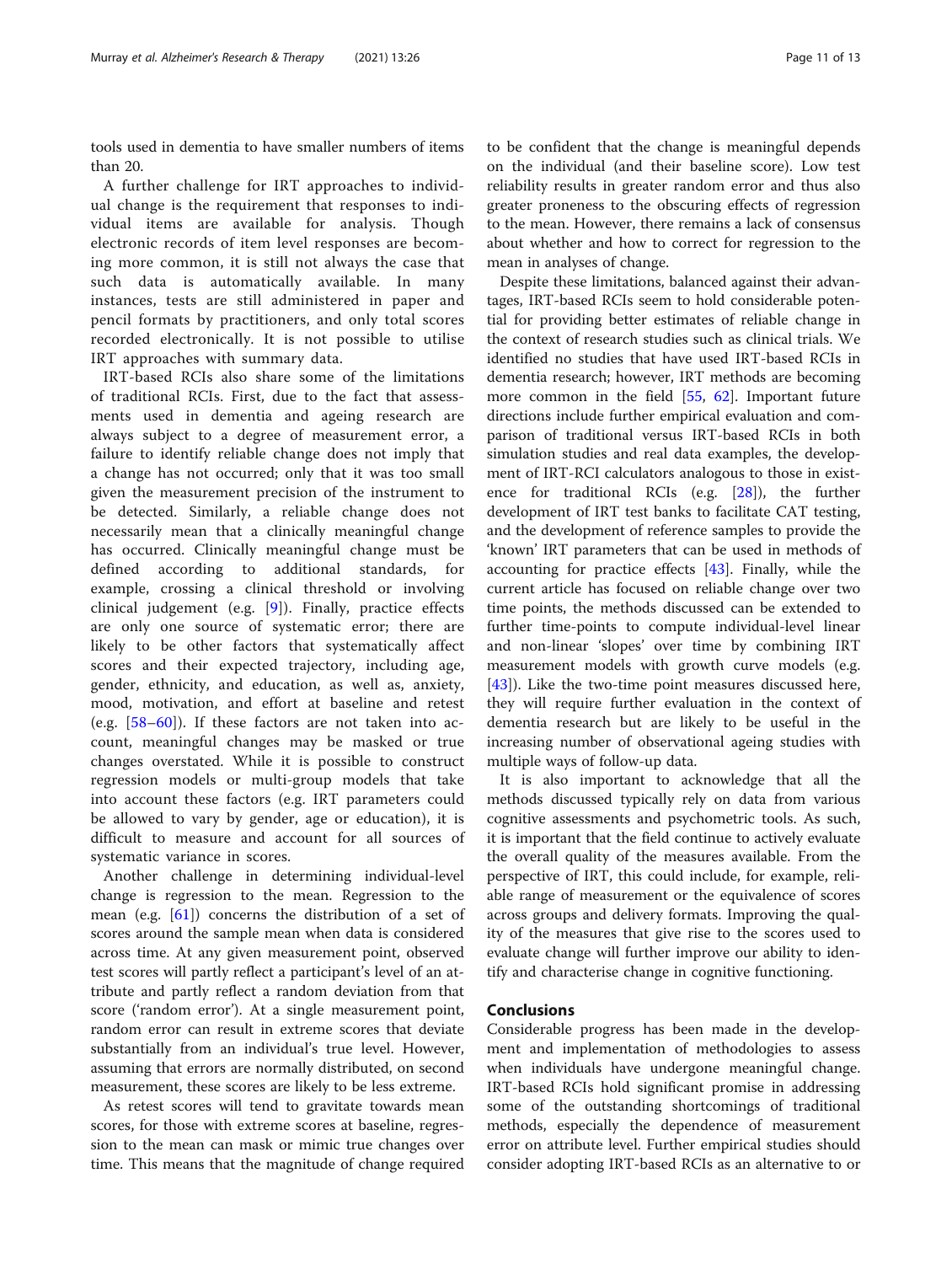<span id="page-11-0"></span>alongside traditional RCIs. At the same time, the field could benefit from further methodological work to further evaluate and compare different IRT-based RCIs and to make them more accessible for researchers and clinicians.

#### Acknowledgements

We would like to acknowledge the help and support of Dementia Platform UK (DPUK) in the production of this review. We thank the participants of the Lothian Birth Cohort 1936 and the research team members who collected and collated the data and made it available for these analyses.

#### Authors' contributions

The manuscript was designed by TB, GMT, and ALM. MV conducted a literature review and summary. ALM and TB drafted the manuscript. IJD provided the data for the empirical example. TB and ALM conducted the statistical analyses. ALM, GMT, TB, and IJD edited and revised the manuscript. All authors read and approved the final manuscript.

#### Funding

DPUK funded this project through MRC grant ref. MR/L023784/2. Funding for LBC1936 has been received from Research Into Ageing (Programme grant 251; wave 1) and Age UK (Disconnected Mind Programme grant; waves 2 to 4) and the UK's Medical Research Council (G1001245, wave 3; MR/M013111/ 1, wave 4).

#### Availability of data and materials

The datasets generated and/or analysed during the current study are not publicly available due ethical restrictions on openly sharing the dataset. The consent forms for the study included that participants' data, some of which is sensitive, would only be used for health-related research. Data are available by submitting a data access form to [lbc1936@ed.ac.uk.](mailto:lbc1936@ed.ac.uk) R code for the analyses reported in the empirical example is available at <https://osf.io/2zsu8/>

#### Ethics approval and consent to participate

Ethical permission for the LBC1936 study protocol was obtained from the Multi-Centre Research Ethics Committee for Scotland (wave 1: MREC/01/0/ 56), the Lothian Research Ethics Committee (wave 1: LREC/2003/2/29), and the Scotland A Research Ethics Committee (waves 2, 3, and 4: 07/MRE00/58).

#### Consent for publication

Not applicable

#### Competing interests

The authors declare that they have no competing interests.

#### Author details

<sup>1</sup>Department of Psychology, University of Edinburgh, F17, 7 George Square, Edinburgh EH8 9JZ, UK. <sup>2</sup> Centre for Cognitive Ageing and Cognitive Epidemiology, University of Edinburgh, Edinburgh, UK. <sup>3</sup>Centre for Clinical Brain Sciences, Centre for Dementia Prevention, University of Edinburgh, Edinburgh, UK.

#### Received: 7 June 2020 Accepted: 1 January 2021 Published online: 15 January 2021

#### References

- 1. Prince M, Bryce R, Albanese E, Wimo A, Ribeiro W, Ferri CP. The global prevalence of dementia: a systematic review and metaanalysis. Alzheimers Dement. 2013;9(1):63–75.e2.
- Lezak MD, Howieson DB, Loring DW, Fischer JS. Neuropsychological assessment. USA: Oxford University Press; 2004.
- 3. Chelune GJ, Duff K. The assessment of change: serial assessments in dementia evaluations. In: Handbook on the Neuropsychology of Aging and Dementia. Cham: Springer; 2019. p. 61–76.
- 4. Hensel A, Angermeyer MC, Riedel-Heller SG. Measuring cognitive change in older adults. Do reliable change indices of the SIDAM predict dementia? J Neurol. 2007;254(10):1359.
- Stein J, Luppa M, Brähler E, König H-H, Riedel-Heller SG. The assessment of changes in cognitive functioning: reliable change indices for

neuropsychological instruments in the elderly – a systematic review. DEM. 2010;29(3):275–86.

- 6. Laver K, Dyer S, Whitehead C, Clemson L, Crotty M. Interventions to delay functional decline in people with dementia: a systematic review of systematic reviews. BMJ Open. 2016;6(4):e010767.
- 7. Livingston G, Sommerlad A, Orgeta V, Costafreda SG, Huntley J, Ames D, et al. Dementia prevention, intervention, and care. Lancet. 2017;390(10113): 2673–734.
- 8. Thompson PA, Wright DE, Counsell CE, Zajicek J. Statistical analysis, trial design and duration in Alzheimer's disease clinical trials: a review. Int Psychogeriatr. 2012;24(5):689–97.
- Jacobson NS, Truax P. Clinical significance: a statistical approach to defining meaningful change in psychotherapy research. J Consult Clin Psychol. 1991; 59(1):12.
- 10. Ritchie CW, Molinuevo JL, Truyen L, Satlin A, Van der Geyten S, Lovestone S. Development of interventions for the secondary prevention of Alzheimer's dementia: the European Prevention of Alzheimer's Dementia (EPAD) project. Lancet Psychiatry. 2016;3(2):179–86.
- 11. Jabrayilov R, Emons WH, Sijtsma K. Comparison of classical test theory and item response theory in individual change assessment. Appl Psychol Meas. 2016;40(8):559–72.
- 12. Raghavan N, Samtani MN, Farnum M, Yang E, Novak G, Grundman M, et al. The ADAS-Cog revisited: novel composite scales based on ADAS-Cog to improve efficiency in MCI and early AD trials. Alzheimers Dement. 2013;9(1 0):S21–31.
- 13. Murray AL, McKenzie K, Murray K, Richelieu M. Examining response shifts in the clinical outcomes in routine evaluation-outcome measure (CORE-OM). Br J Guid Couns. 2018;48(2):276–88.
- 14. Calamia M, Markon K, Tranel D. Scoring higher the second time around: meta-analyses of practice effects in neuropsychological assessment. Clin Neuropsychol. 2012;26(4):543–70.
- 15. Duff K, Callister C, Dennett K, Tometich D. Practice effects: a unique cognitive variable. Clin Neuropsychol. 2012;26(7):1117–27.
- 16. Abner EL, Dennis BC, Mathews MJ, Mendiondo MS, Caban-Holt A, Kryscio RJ, et al. Practice effects in a longitudinal, multi-center Alzheimer's disease prevention clinical trial. Trials. 2012;13(1):217.
- 17. Claus JJ, Mohr E, Chase TN. Clinical trials in dementia: learning effects with repeated testing. J Psychiatry Neurosci. 1991;16(1):1.
- 18. Salthouse TA. Influence of age on practice effects in longitudinal neurocognitive change. Neuropsychology. 2010;24(5):563.
- 19. Schmidt KS, Mattis PJ, Adams J, Nestor P. Alternate-form reliability of the Dementia Rating Scale-2. Arch Clin Neuropsychol. 2005;20(4):435–41.
- 20. Beglinger LJ, Gaydos B, Tangphao-Daniels O, Duff K, Kareken DA, Crawford J, et al. Practice effects and the use of alternate forms in serial neuropsychological testing. Arch Clin Neuropsychol. 2005;20(4):517–29.
- 21. Jacobson NS, Follette WC, Revenstorf D. Psychotherapy outcome research: methods for reporting variability and evaluating clinical significance. Behav Ther. 1984;15(4):336–52.
- 22. Christensen L, Mendoza JL. A method of assessing change in a single subject: an alteration of the RC index. Behav Ther. 1986;17(3):305–8.
- 23. Hinton-Bayre AD. Deriving reliable change statistics from test–retest normative data: comparison of models and mathematical expressions. Arch Clin Neuropsychol. 2010;25(3):244–56.
- 24. Chelune GJ, Naugle RI, Lüders H, Sedlak J, Awad IA. Individual change after epilepsy surgery: practice effects and base-rate information. Neuropsychology. 1993;7(1):41.
- 25. Maassen GH, Bossema E, Brand N. Reliable change and practice effects: outcomes of various indices compared. J Clin Exp Neuropsychol. 2009;31(3): 339–52.
- 26. Iverson GL. Interpreting change on the WAIS-III/WMS-III in clinical samples. Arch Clin Neuropsychol. 2001;16(2):183–91.
- 27. Crawford JR, Garthwaite PH. Using regression equations built from summary data in the neuropsychological assessment of the individual case. Neuropsychology. 2007;21(5):611.
- 28. Crawford JR, Garthwaite PH, Denham AK, Chelune GJ. Using regression equations built from summary data in the psychological assessment of the individual case: extension to multiple regression. Psychol Assess. 2012;24(4):801.
- 29. McSweeny AJ, Naugle RI, Chelune GJ, Lüders H. "T scores for change": an illustration of a regression approach to depicting change in clinical neuropsychology. Clin Neuropsychol. 1993;7(3):300–12.